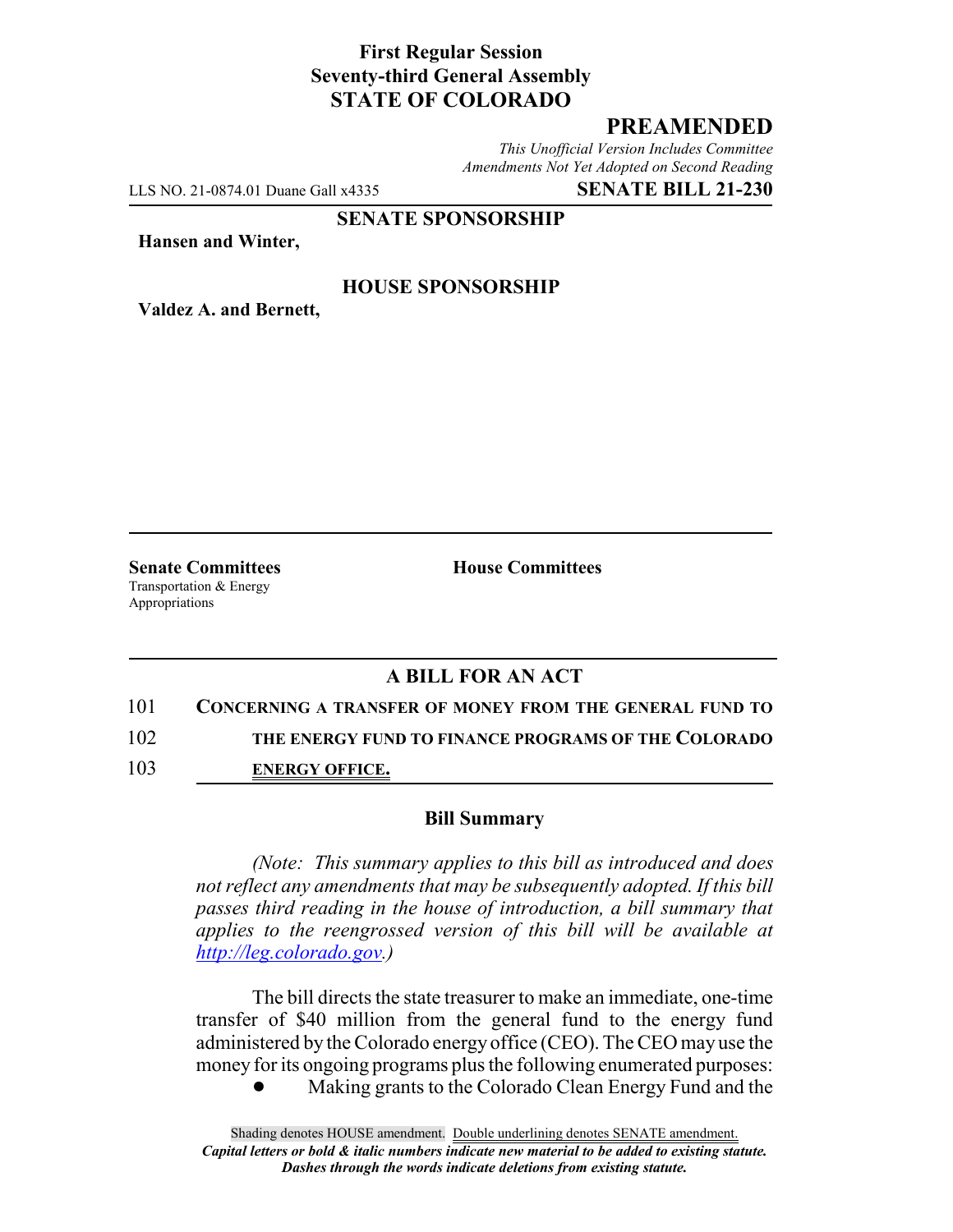Colorado new energy improvement district totaling up to \$30 million and \$3 million, respectively;

- Increasing the amounts available through residential energy upgrade loans by up to \$2 million; and
- ! Providing up to \$5 million in additional funding to the charge ahead Colorado program administered by the CEO.

The bill requires the CEO to periodically report on its expenditures to the office of state planning and budgeting and the general assembly.

The bill appropriates \$40 million from the energy fund to the CEO to be used for the specified purposes.

1 *Be it enacted by the General Assembly of the State of Colorado:*

2 **SECTION 1.** In Colorado Revised Statutes, 24-38.5-102.4, **add**  $3 \qquad (3)$  as follows:

 **24-38.5-102.4. Energy fund - creation - use of fund - definitions - repeal.** (3) (a) WITHIN THREE DAYS AFTER THE EFFECTIVE 6 DATE OF THIS SUBSECTION  $(3)(a)$ , THE STATE TREASURER SHALL TRANSFER FORTY MILLION DOLLARS FROM THE GENERAL FUND TO THE ENERGY FUND 8 CREATED IN SUBSECTION  $(1)(a)$  of this section. The Colorado energy OFFICE SHALL USE THE MONEY TRANSFERRED UNDER THIS SUBSECTION 10 (3)(a) IN A MANNER CONSISTENT WITH SUBSECTIONS  $(2)(b)$  AND  $(2)(c)$  OF THIS SECTION AND FOR THE PURPOSES OF:

12 (I) MAKING GRANTS TO THE COLORADO CLEAN ENERGY FUND, A 13 COLORADO NONPROFIT CORPORATION, NOT TO EXCEED A TOTAL OF THIRTY 14 MILLION DOLLARS;

15 (II) MAKING GRANTS TO THE COLORADO NEW ENERGY 16 IMPROVEMENT DISTRICT CREATED IN SECTION 32-20-104, NOT TO EXCEED 17 A TOTAL OF THREE MILLION DOLLARS;

18 (III) INCREASING THE AMOUNT EXPENDED ON THE RESIDENTIAL 19 ENERGY UPGRADE LOAN PROGRAM ADMINISTERED BY THE COLORADO 20 ENERGY OFFICE AND THE COLORADO CLEAN ENERGY FUND BY UP TO TWO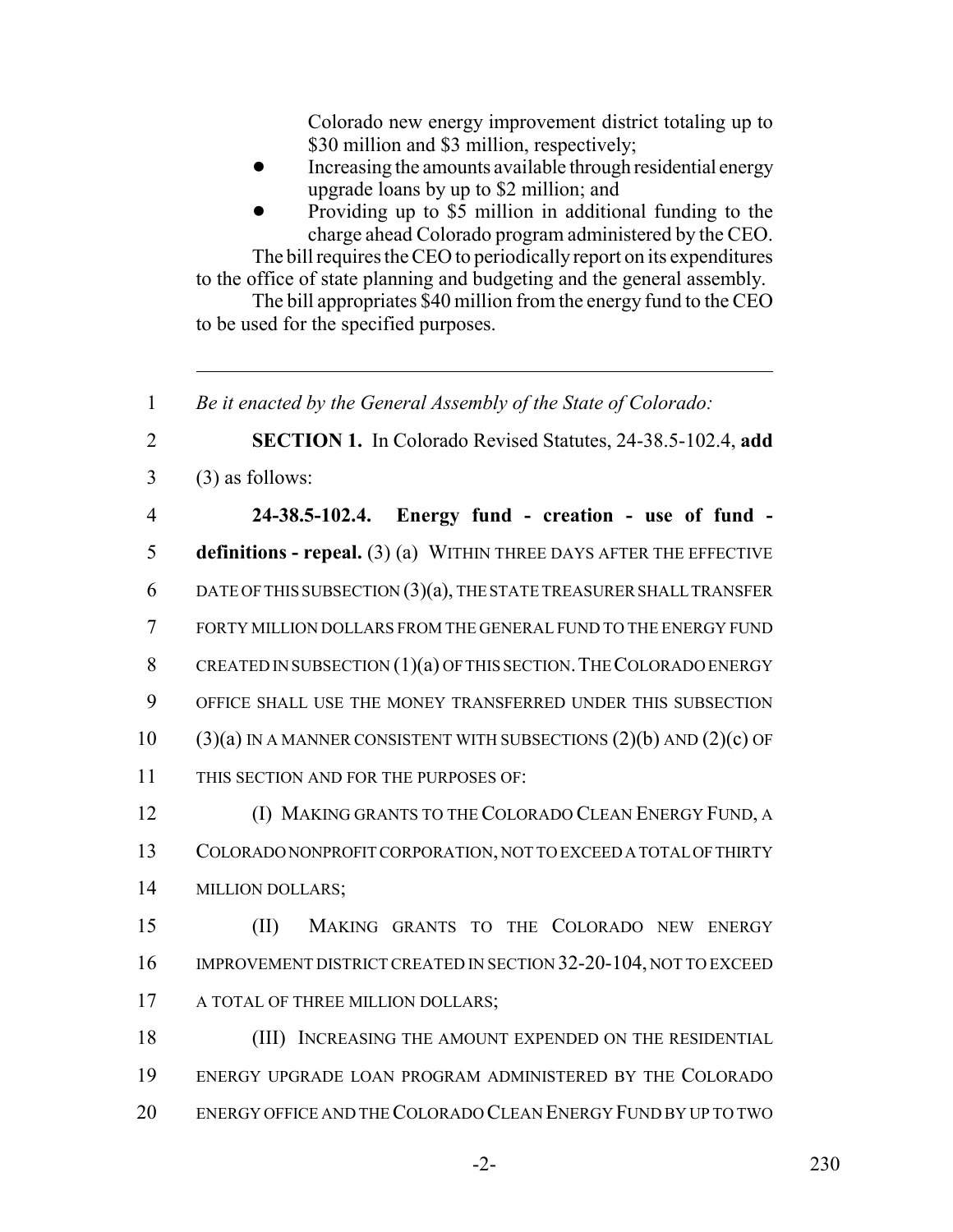MILLION DOLLARS; AND

 (IV) INCREASING THE AMOUNT EXPENDED ON THE CHARGE AHEAD COLORADO PROGRAM ADMINISTERED BY THE COLORADO ENERGY OFFICE BY UP TO FIVE MILLION DOLLARS. (b) (I) THE COLORADO ENERGY OFFICE SHALL USE AT LEAST SEVENTY-FIVE PERCENT OF THE MONEY FOR THE USES SPECIFIED IN SUBSECTION (3)(a) OF THIS SECTION PRIOR TO JULY 1, 2022, AND AT LEAST 8 EIGHTY-FIVE PERCENT OF THE MONEY PRIOR TO JULY 1, 2023. 9 (II) ON JUNE 30, 2025, THE STATE TREASURER SHALL TRANSFER TO 10 THE GENERAL FUND ANY MONEY IN THE ENERGY FUND CREATED IN 11 SUBSECTION (1)(a) OF THIS SECTION THAT WAS TRANSFERRED TO THE 12 ENERGY FUND UNDER SUBSECTION (3)(a) OF THIS SECTION AND THAT 13 REMAINS UNEXPENDED AS OF THAT DATE. (c) (I) ON JANUARY 15, 2022, AND SEMIANNUALLY FOR TWO YEARS AFTER THE DATE OF THE FIRST GRANT AWARDED UNDER THIS SUBSECTION (3), THE COLORADO ENERGY OFFICE SHALL REPORT THE 17 AMOUNTS OF ALL GRANTS AWARDED UNDER THIS SUBSECTION (3) AND THE PURPOSES TO WHICH THE GRANT MONEY IS DEDICATED, AS FOLLOWS: (A) TO THE OFFICE OF STATE PLANNING AND BUDGETING, THE HOUSE OF REPRESENTATIVES ENERGY AND ENVIRONMENT COMMITTEE, AND THE SENATE TRANSPORTATION AND ENERGY COMMITTEE OR THE 22 SUCCESSORS TO THOSE ENTITIES; AND **(B)** TO THE GENERAL ASSEMBLY IN ACCORDANCE WITH SECTION 24-1-136 (9). (II) IN ADDITION TO MAKING THE REPORTS SPECIFIED IN 26 SUBSECTION  $(3)(c)(I)$  OF THIS SECTION, THE COLORADO ENERGY OFFICE

SHALL INCORPORATE THE INFORMATION CONTAINED IN THOSE REPORTS

-3- 230